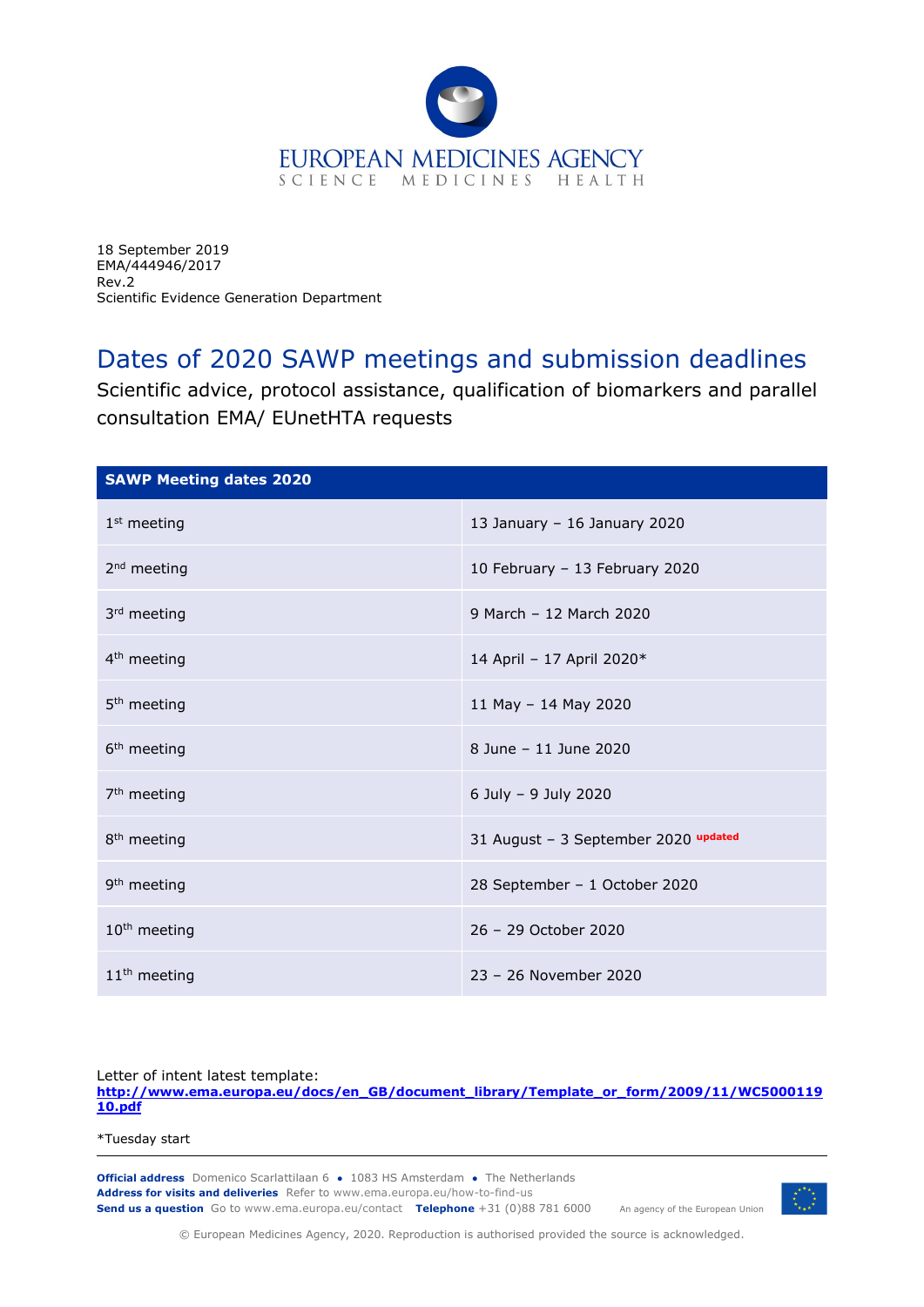**2020 Submission deadlines - Scientific advice, protocol assistance, qualification of biomarkers**

| <b>Presubmission phase</b> |                                      |                          |                                      | <b>Evaluation phase</b>    |                            |                            |                            |                           |                            |                              |
|----------------------------|--------------------------------------|--------------------------|--------------------------------------|----------------------------|----------------------------|----------------------------|----------------------------|---------------------------|----------------------------|------------------------------|
| Start of<br>procedure      | Presubmission meeting**              |                          |                                      |                            | <b>SAWP1</b>               | <b>SAWP2</b>               | <b>D40</b>                 | <b>SAWP3</b>              | <b>D70</b>                 |                              |
|                            | Yes<br>Letter of Intent<br>Dates of  |                          | <b>No</b><br>Letter of Intent        | Final                      |                            |                            |                            | Discussion                |                            | <b>PRAC</b><br>endorsement   |
|                            | and draft<br>briefing<br>document by | presubmission<br>meeting | and draft<br>briefing<br>document by | briefing<br>document<br>by | Start of<br>procedure      | Reports<br>discussed       | <b>CHMP</b><br>Adoption    | Meeting<br>(if required)  | <b>CHMP</b><br>adoption    | (PASS<br>procedures<br>only) |
| $13 - 16$<br>Jan 2020      | 4 Nov 19                             | 11 Nov 19 -<br>3 Jan 20  | 6 Dec 19                             | 10 Jan 20                  | $13 - 16$<br>Jan 20        | $10 - 13$<br>Feb 20        | $24 - 27$<br>Feb 20        | $9 - 12$<br>Mar 20        | $23 - 26$<br>Mar 20        | $14 - 17$<br>Apr 20          |
| $10 - 13$<br>Feb 2020      | 6 Dec 19                             | 16 Dec 19 -<br>31 Jan 20 | 17 Jan 20                            | 7 Feb 20                   | $10 - 13$<br>Feb 20        | $9 - 12$<br><b>Mar 20</b>  | $23 - 26$<br>Mar 20        | $14 - 17$<br>Apr 20       | $27 - 30$<br>Apr 20        | $11 - 14$<br><b>May 20</b>   |
| $9 - 12$<br>Mar 2020       | 17 Jan 20                            | 27 Jan 20 -<br>28 Feb 20 | 14 Feb 20                            | 6 Mar 20                   | $9 - 12$<br>Mar 20         | $14 - 17$<br>Apr 20        | $27 - 30$<br>Apr 20        | $11 - 14$<br>May 20       | $25 - 28$<br><b>May 20</b> | $8 - 11$<br><b>Jun 20</b>    |
| $14 - 17$<br>Apr 2020      | 14 Feb 20                            | 24 Feb 20 -<br>3 Apr 20  | 20 Mar 20                            | 8 Apr 20                   | $14 - 17$<br>Apr 20        | $11 - 14$<br><b>May 20</b> | $25 - 28$<br><b>May 20</b> | $8 - 11$<br><b>Jun 20</b> | $22 - 25$<br><b>Jun 20</b> | $6 - 9$<br><b>Jul 20</b>     |
| $11 - 14$<br>May 2020      | 20 Mar 20                            | 30 Mar 20 -<br>30 Apr 20 | 17 Apr 20                            | 8 May 20                   | $11 - 14$<br><b>May 20</b> | $8 - 11$<br><b>Jun 20</b>  | $22 - 25$<br>Jun 20        | $6 - 9$<br><b>Jul 20</b>  | $20 - 23$<br><b>Jul 20</b> | $31$ Aug -<br>3 Sep 20       |
| $8 - 11$<br>Jun 2020       | 17 Apr 20                            | 28 Apr 20 -<br>29 May 20 | 15 May 20                            | 5 Jun 20                   | $8 - 11$<br><b>Jun 20</b>  | $6 - 9$<br><b>Jul 20</b>   | $20 - 23$<br>Jul 20        | $31$ Aug $-$<br>3 Sep 20  | $14 - 17$<br>Sep 20        | $28$ Sep $-$<br>1 Oct 20     |
| $6 - 9$<br>Jul 2020        | 15 May 20                            | 25 May 20 -<br>26 Jun 20 | 12 Jun 20                            | 3 Jul 20                   | $6 - 9$<br><b>Jul 20</b>   | 31 Aug - 3<br>Sep 2020     | $14 - 17$<br>Sep 20        | 28 Sep -<br>1 Oct 20      | $12 - 15$<br>Oct 20        | $26 - 29$<br>Oct 20          |
| 31 Aug - 3<br>Sep 2020     | 12 Jun 20                            | 22 Jun 20 -<br>21 Aug 20 | 17 Jul 20                            | 28 Aug 20                  | 31 Aug - 3<br>Sep 2020     | $28$ Sep $-$<br>1 Oct 20   | $12 - 15$<br>Oct 20        | $26 - 29$<br>Oct 20       | $9 - 12$<br>Nov 20         | $23 - 26$<br>Nov 20          |
| $28$ Sep - 1<br>Oct 2020   | 17 Jul 20                            | 17 Aug 20 -<br>18 Sep 20 | 4 Sep 20                             | 25 Sep 20                  | $28$ Sep -<br>1 Oct 20     | $26 - 29$<br>Oct 20        | $9 - 12$<br>Nov 20         | $23 - 26$<br>Nov 20       | $7 - 10$<br><b>Dec 20</b>  | $11 - 14$<br>Jan 21          |
| $26 - 29$<br>Oct 2020      | 4 Sep 20                             | 14 Sep 20 -<br>16 Oct 20 | 2 Oct 20                             | 23 Oct 20                  | $26 - 29$<br><b>Oct 20</b> | $23 - 26$<br>Nov 20        | $7 - 10$<br><b>Dec 20</b>  | $11 - 14$<br>Jan 21       | $25 - 28$<br>Jan 21        | $8 - 11$<br>Feb 21           |
| $23 - 26$<br>Nov 2020      | 2 Oct 20                             | 12 Oct 20 -<br>13 Nov 20 | 30 Oct 20                            | 20 Nov 20                  | $23 - 26$<br><b>Nov 20</b> | $11 - 14$<br>Jan 21        | $25 - 28$<br>Jan 21        | $8 - 11$<br>Feb 21        | $24 - 27$<br>Feb 21        | $8 - 11$<br>Mar 21           |